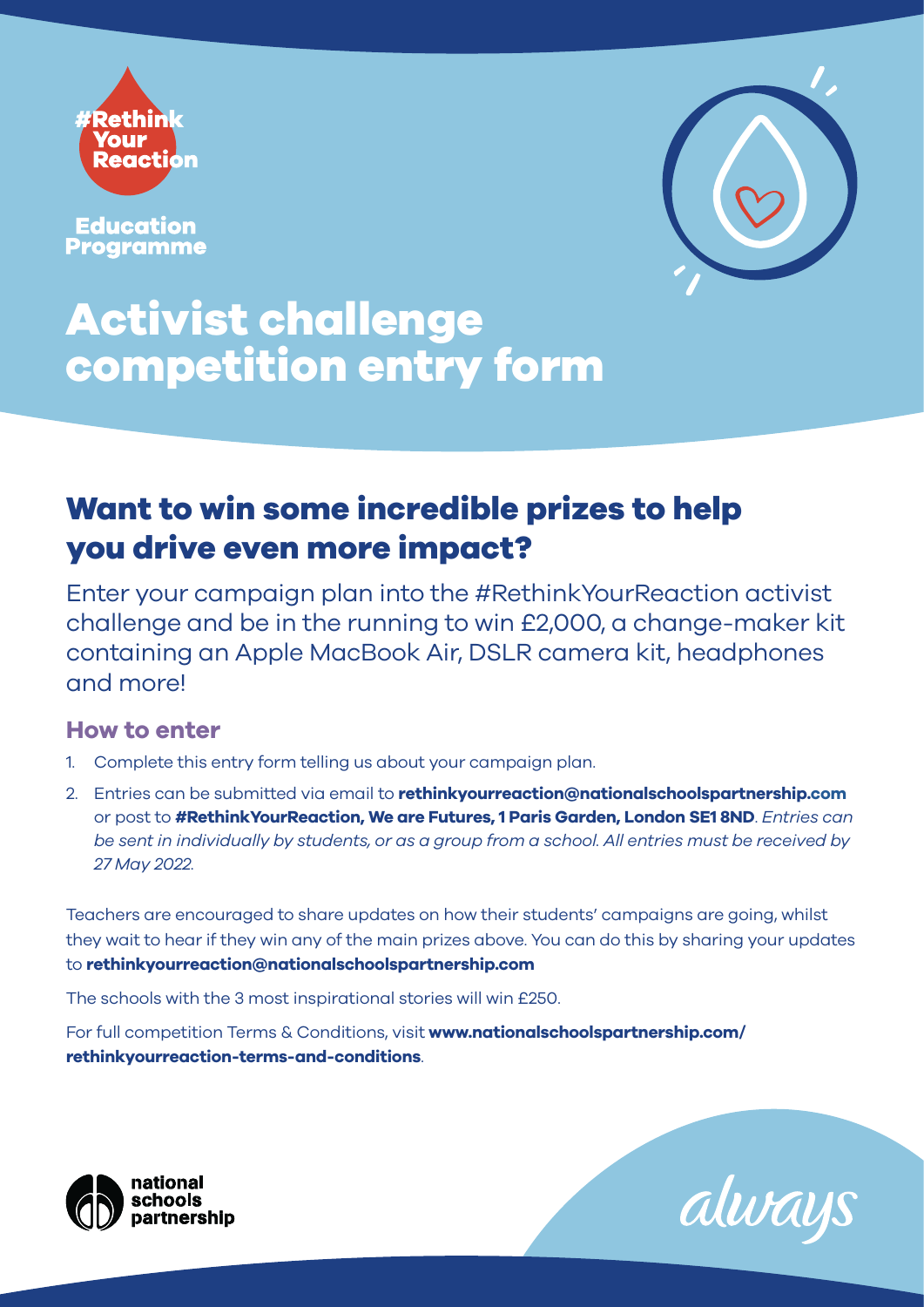## **Tell us about your #RethinkYourReaction campaign plan**

| <b>Campaign Name</b>                                                                         | the control of the control of the control of the |  |
|----------------------------------------------------------------------------------------------|--------------------------------------------------|--|
| What is the aim of your<br>campaign?                                                         |                                                  |  |
|                                                                                              |                                                  |  |
|                                                                                              |                                                  |  |
| Who is your target<br>audience?                                                              |                                                  |  |
| Why?                                                                                         |                                                  |  |
|                                                                                              |                                                  |  |
|                                                                                              |                                                  |  |
| How will you engage with<br>your target audience?                                            |                                                  |  |
|                                                                                              |                                                  |  |
|                                                                                              |                                                  |  |
|                                                                                              |                                                  |  |
| What is your call to<br>action that will encourage<br>audience support and<br>participation? |                                                  |  |
|                                                                                              |                                                  |  |
|                                                                                              |                                                  |  |
|                                                                                              |                                                  |  |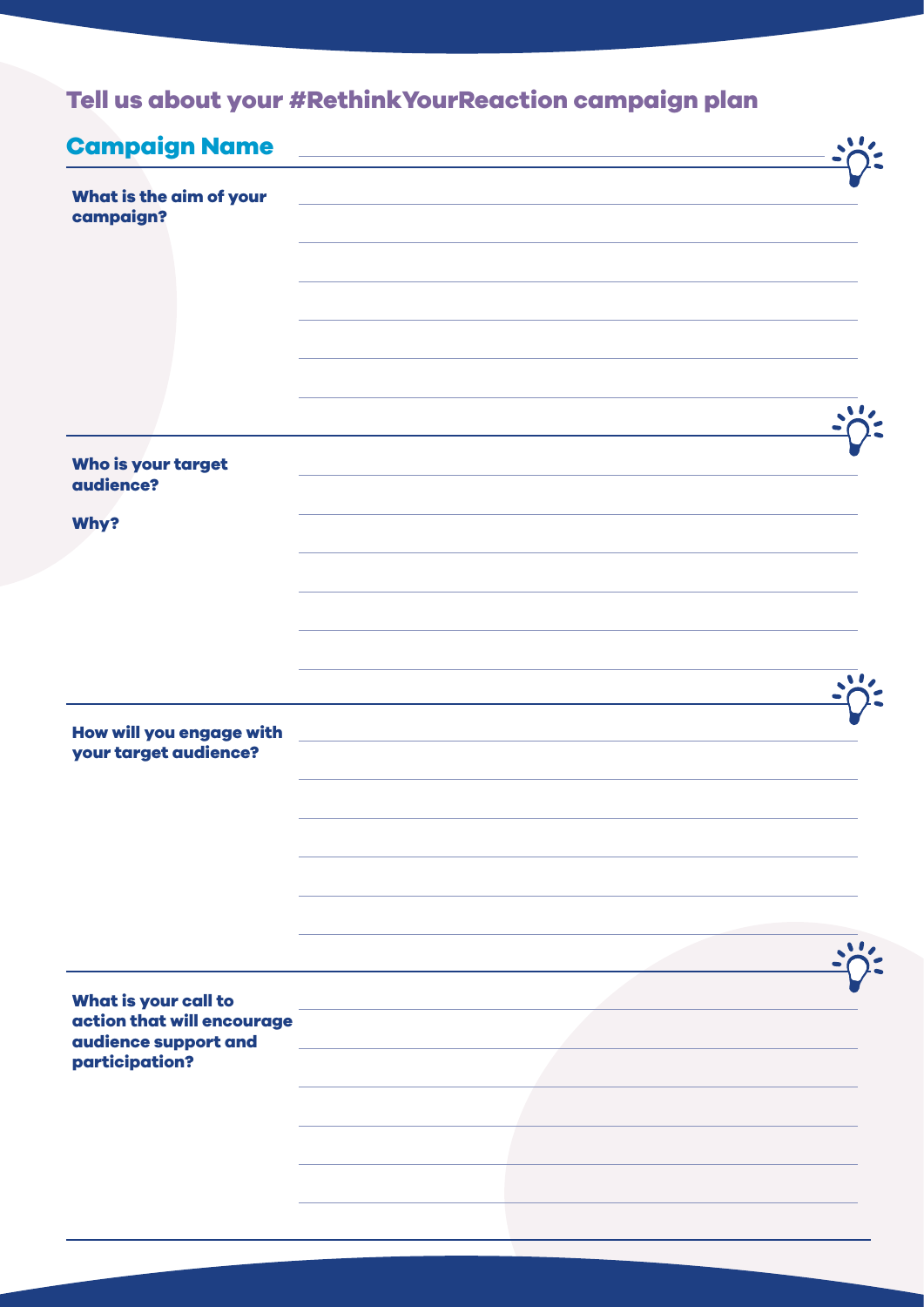| <b>How will your campaign</b><br>create impact and | <u> 1980 - Johann Barbara, martxa alemaniar amerikan a</u> |  |
|----------------------------------------------------|------------------------------------------------------------|--|
| inspire others to<br><b>#RethinkTheirReaction?</b> |                                                            |  |
|                                                    |                                                            |  |
|                                                    |                                                            |  |
|                                                    |                                                            |  |
| How will you make your                             |                                                            |  |
| campaign bigger if you<br>win funding and/or the   |                                                            |  |
| starter kit?                                       |                                                            |  |
|                                                    |                                                            |  |
|                                                    |                                                            |  |
|                                                    |                                                            |  |